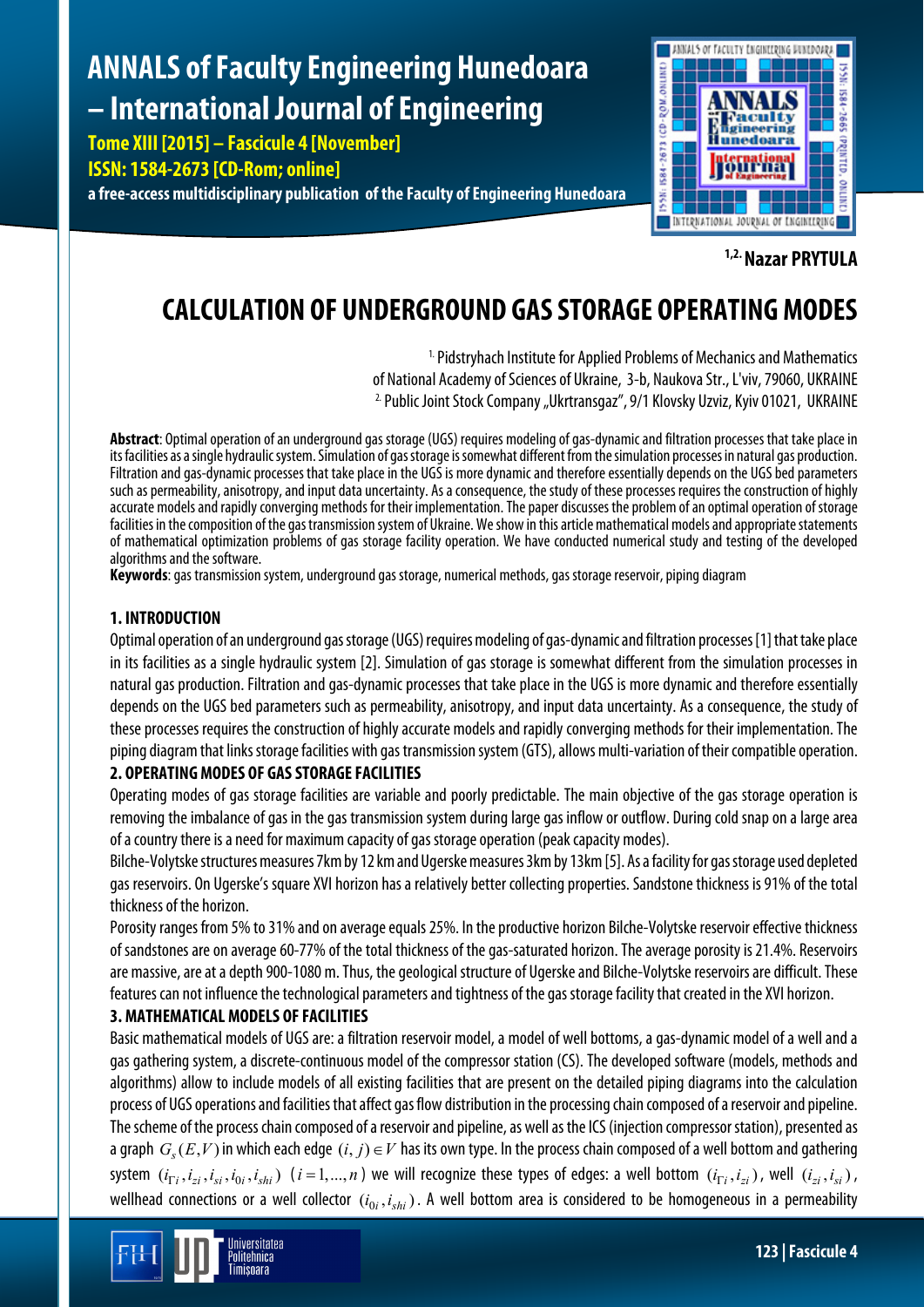parameter. All vertices  $i_{\Gamma i}$  belong to a circular contour  $\Gamma_i$  – the area of a well bottom. The pressure in such a vertex is called a reservoir pressure for a *i* -well. A piping diagram, which includes a gas gathering system, a gas gathering station, an injection station and gas pipes, is a graph that has other types of edges too. Each edge type has its own mathematical model of the gas flow. A piping diagram of the CS is also presented as a graph  $G_k(E,V)$ . Part of the edges of the graph  $G_k(E,V)$  is oriented. Each edge of the graph is a facility or a hydraulic equivalent.

#### **3.1. A mathematical model of the reservoir**

The majority of UGS reservoirs have a small height and relative slight slope, and therefore they can be considered flat and horizontal. As shown by numerical experiments, such an assumption in many cases is warranted.

A UGS reservoir will be regarded as a two-dimensional planar domain  $\Omega \subset R^2$ . A set of points (wells) with coordinates  $\{x_i, y_i\}$ ,

 $i = 1, ..., n$  and the pressures  $p_i$  at these points are given on  $\Omega$ .

The border  $\Sigma$  of the area  $\Omega$  is divided into two  $\Sigma = \Sigma_1 \cup \Sigma_2$  , where  $\Sigma_2$  - the outer boundary of the area  $\Omega$  ;  $\Sigma_1$  - Combining

the boundaries of domains  $\Omega_i \in \Omega$  that spans the coordinates of points with known values of pressures  $P_i$ .

We have to find a solution to the equation  $P(x, y, t)$  on  $\Omega$ :

$$
\frac{\partial}{\partial x}\left[\frac{kh}{\mu z}\frac{\partial p^2}{\partial x}\right] + \frac{\partial}{\partial y}\left[\frac{kh}{\mu z}\frac{\partial p^2}{\partial y}\right] = 2\alpha m h \frac{\partial}{\partial t}\left[\frac{p}{z}\right] + 2q(t)hp_0
$$
\n(1)

which describes the filtering flow in porous heterogeneous environment with the following boundary conditions.

On  $\Sigma_1$ 1 *n i*  $\Sigma_{1} = \bigcup_{i=1} \Gamma_{i}$  the Dirichlet boundary condition is satisfied

$$
p(x_i, y_i) = p_i, \ (x_i, y_i) \in \Gamma_i \ \ i = 1, ..., n \tag{2}
$$

and on  $\Sigma$ <sub>2</sub> the Neumann condition

$$
\Phi p(x, y) = 0, \ (x, y) \in \Sigma_2;
$$
 (3)

where

$$
\Phi p \stackrel{\text{def}}{=} \frac{k \cdot h}{\mu \cdot z} \frac{\partial p}{\partial x} v_x + \frac{k \cdot h}{\mu \cdot z} \frac{\partial p}{\partial y} v_y; \ v_x = \cos(v, x), \ v_y = \cos(v, y)
$$

 $v$  - the outward normal to the domain  $\Omega \subset R^2$ ;  $k(x, y, p)$ ,  $m(x, y)$ ,  $h(x, y)$ ,  $\alpha(x, y)$  - coefficients of permeability, porosity, gas-saturated thickness of the reservoir and the coefficient of gas saturation, respectively;  $z$  - Compressibility factor;  $\mu$  - The dynamic viscosity;  $q(t)$  the density of the gas withdrawal;  $p_0$ -Air pressure under normal (standard) conditions.

Withdrawal (injection) of gas from an underground storage facilities are made through *n* . wells, which are located at points  $(x_i, y_i)$  during a period of time  $t \in [t_1, t_2]$ ,  $(j = 1, J)$ . Withdrawal density is determined by the formula:

$$
q(t) = \frac{1}{V} \sum_{i=1}^{n} q_i \delta\left(x - x_i^0\right) \left(y - y_i^0\right) \left[\eta\left(t - t_{1i}\right) - \eta\left(t - t_{2i}\right)\right].
$$
 (4)

In the last formula  $q_i$ -gas withdrawal from  $i$  – well,  $\delta(x)$  - Dirac delta function,  $\eta(t-t_{ii})$  - Heaviside step function,  $V$  - the total volume of gas.

The solution for the problem (1) - (3) is constructed using finite element method (FEM).

#### **3.2. Mathematical model of a well bottom**

Well bottoms account for a significant portion of the total loss of pressure in the reservoir [3,4]. Gas flow depends on the degree and nature of the reservoir opening (degree is concerned with the height of the reservoir opening, and the reservoir nature is concerned with possible inclusion of additional hydraulic resistance, it can be, for example, perforated production string). Often the inflow models must also take into account reservoir anisotropy.

Under condition of spherical inflow law gas pressure distribution in well bottom satisfies the equation [1].

$$
-d\left(\frac{p}{p_0}\right)^2 = \frac{\mu}{\pi h k p_0} \frac{q_0}{F} dF + \beta \frac{\rho_0}{\pi p_0 dh} \frac{q_0^2}{F^2} dF, \quad \beta = \frac{12 \cdot 10^{-5} d^3}{m k^{3/2}}
$$
 (5)

wherein  $p_0, q_0, \rho_0$  - the pressure, flow rate and density of the gas in normal conditions,  $d$  - a grain diameter of rock,  $m$  reservoir porosity,  $k$  -permeability diffusion area,  $F$  - the filtering surface area,  $h$  - reservoir thickness.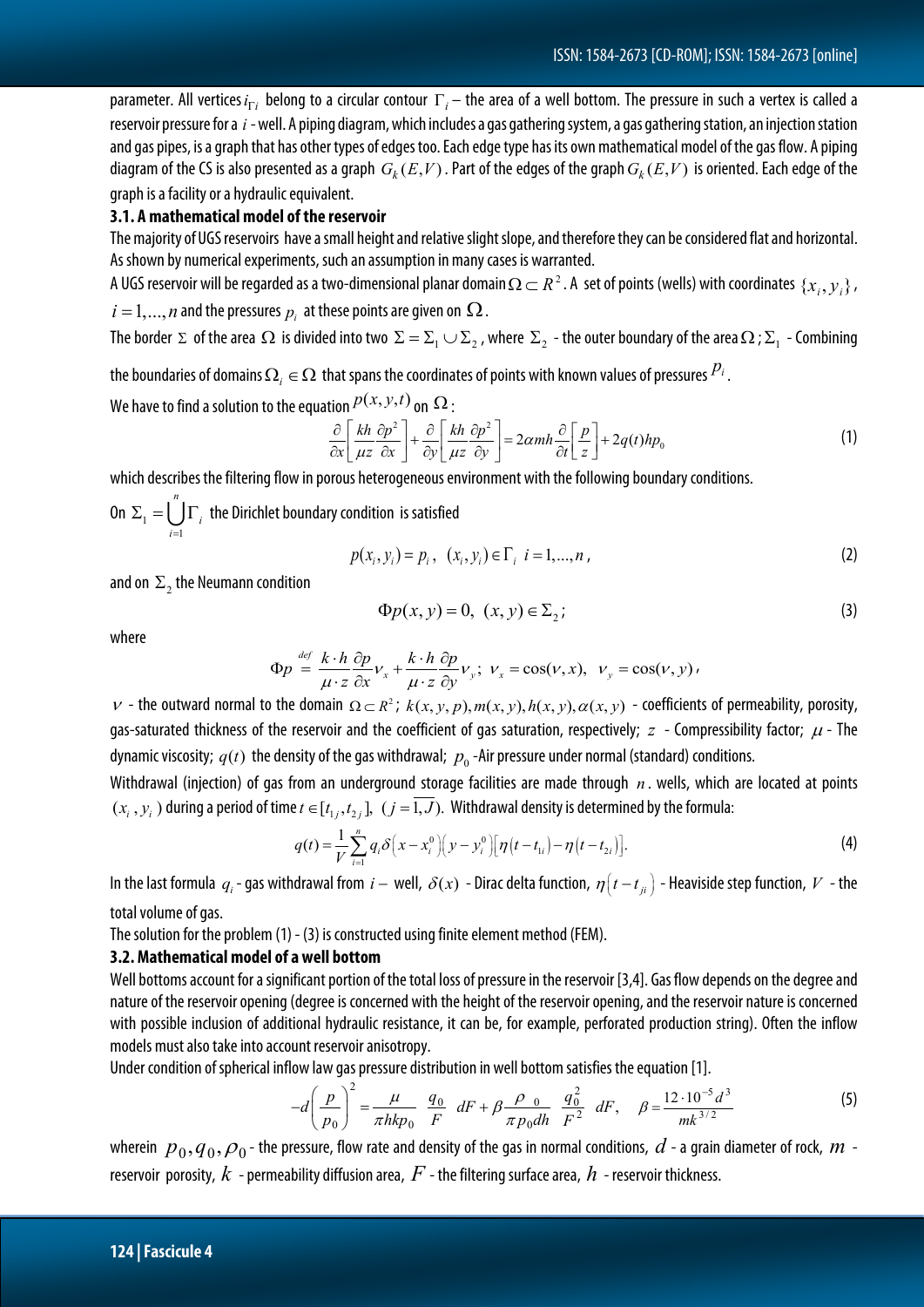#### **4. PROBLEMS ANDMETHODS FOR THEIR SOLUTION**

There is a set of direct and inverse operating problems that need to be solved. Direct problems include those for which the calculation process is carried out in a direction from the reservoir to the entrance of the ICS whether the entrance of the gas pipeline. If the input data is the input pressure or flow rate of ICS (in pipeline), and it is necessary to calculate the pressure on the reservoir inflow boundary of wells, then theproblemwill be calledinverse. Allproblem statements are carried out for the isothermal case.

#### ≡ **Solved problems**

Operating mode of UGS calculates after the identification of reservoir parameters, filtration coefficients of well bottoms, coefficients of hydraulic resistance of gas flow in the well and in the wellhead connections. When calculating the operating mode of the well provided the opportunity to take into account restrictions on the maximum flow rates and depression in the well bottom. Developed methods for solving a quite complete set of direct and inverse problems.

For a given value - average reservoir pressure in the withdrawn area; reservoir pressure for each well, the total flow rate of wells, flow rate for each well, as well as one of the variables on gas gathering station (GGS):- pressure or flow rate, the software finds flow rate of each well, the flow rate or pressure on GGS.

Reservoir pressure distribution is greatly affected by the reservoir parameters (porosity, permeability, effective power, geological, geometric, etc.) which are known for the most part fairly approximately. And because often enough input parameters satisfy the appropriate mathematical equations and systems also approximately. It should be used at the stage of defining and solving problems.

#### ≡ **Methods of solving problems**

To find the pressure distribution in the gas storage reservoirs used finite element method. Systems of linear equations are solved by the developed method, which takes into account a significant sparseness of the corresponding matrices. This allowed more than two orders faster obtain a solution, which, in turn, allowed for tens of seconds to simulate filtration processes in dozens of square kilometersandat intervals for several years.

#### ≡ **Calculation of operation of gathering systems, wells andwell bottoms**.

To calculate the operation of a gathering system and their wells with well bottoms as a single hydraulic system proposedoriginal methods for solving nonlinear systems. Developed and implemented methods, algorithms and software allow you to solve systems with different mathematical representation of equations. Convergence of the method is provided in the entire domain of really possible modes.

Calculation of the initial distribution of pressure in the reservoir is carried out for values of pressure measured in certain wells with simultaneous identification of the parameters of inhomogeneous reservoir. The pressure distribution in the reservoir and flow rates of wells calculated under conditions of non-stationary gas filtration.

#### ≡ **Calculation of operating modes of injection compressorstations (ICS)**

Hydraulic calculation of multi shop compressor stations with heterogeneous gas compressor units (GCU) allows you to take into account the individual characteristics of each. The main task is using input parameters and output gas pressure parameter of a compressor station to find the parameters of operating modes (diagrams of operation of shops, the number of GCUs at each stage of compression, compressor revolutions and setting of centrifugal superchargers).

#### **5. NUMERICALEXPERIMENTS**

The designed software "UGS operating mode" allows the adaptation of models of



**Figure 1.** The main form of the software and the tab "Processing of measurements."

facilities at considerable intervals of time. To this effect, implement the ability to visualize the calculated and measured data, which allows you to quickly assess the impact of changes of certain parameters on a change of the reservoir pressure. The software "UGS operating mode " is implemented in an environment DELPHI and has a convenient user interface that meets the basic requirements for a graphical interface.